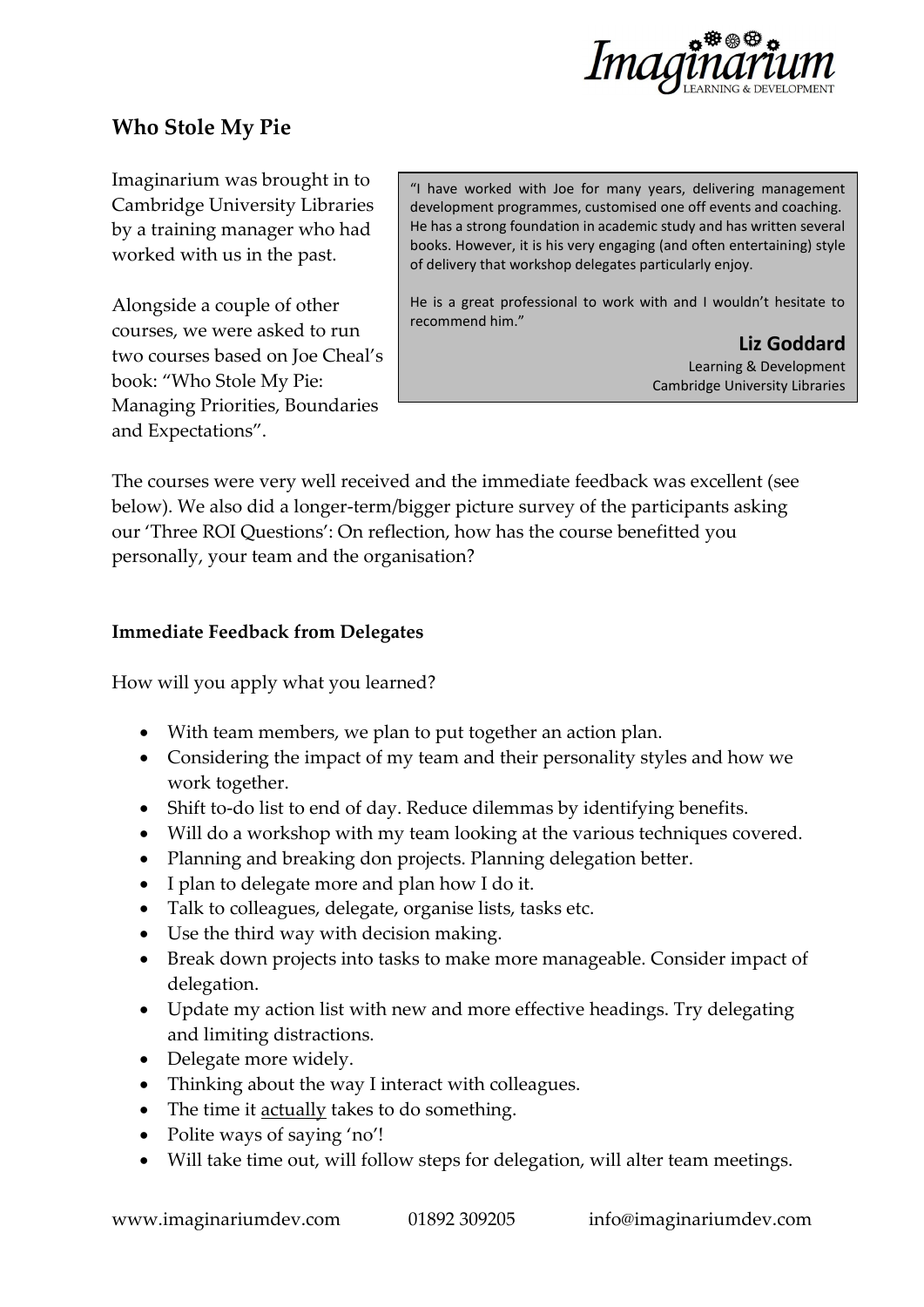

- Delegate more appropriately.
- Discuss course with colleague.
- Use it to think about my to-do list in a realistic way.
- Think more deeply about delegating.
- Define my role and my boundaries. Manage expectations.
- Prioritise tasks more effectively
- Find a place to go to work undisturbed
- Think about styles within the team and how to help them with time management.
- Think about and apply the "What I like about your idea is..."
- Use skills learnt to better plan my time, factor in reactive tasks and plan realistic time-frames to better manage expectations.
- Work with wider team to put this into practice and support each other's priorities.

## **Longer Term ROI Feedback from Delegates**

On reflection, what have been the benefits of this workshop for you, your team and the organisation?

- Just a note to say how much I've benefited from the time management training we did in August. Instead of a separate 'to do' list I now schedule each 'to do' thing with a 30 minute or 60-minute slot and then I can see that if someone else appears with another non-urgent task I won't get around to doing it for another 3 days. It really made me think far more realistically about how much I can take on. And I've built in time before conference calls so I don't end up doing everything at the last minute. It's really improved my daily life!
- I have a much more realistic awareness of just how much of my time is taken up in meetings and reactive activities and thus how much is available to actually progress my strategic priorities (very little).
- I've made more of a conscious effort to bunch my meetings and try to keep stretches of time clear to do tasks like report writing which require uninterrupted time. I've scheduled such activities in my calendar and turned off my email during those sessions which has helped to lessen the distraction.
- I think I have more acceptance that I'm not going to get 'all the things' done so I need to be more effective about prioritising and delegating. It's still a work in progress but at least I'm more regularly asking myself the questions 'when does this need to be done?' 'Which task is more important?' 'Does it need to be me that does this?' 'Am I choosing this task because it's more fun rather than the dull/difficult but important one I should do?'
- I have extolled the virtues of time management to my team. As part of the SRD for my direct reports who have cataloguing in their task list, I set them not only targets for cataloguing but also a specific target of blocking out 1 or 2 x 3-hour